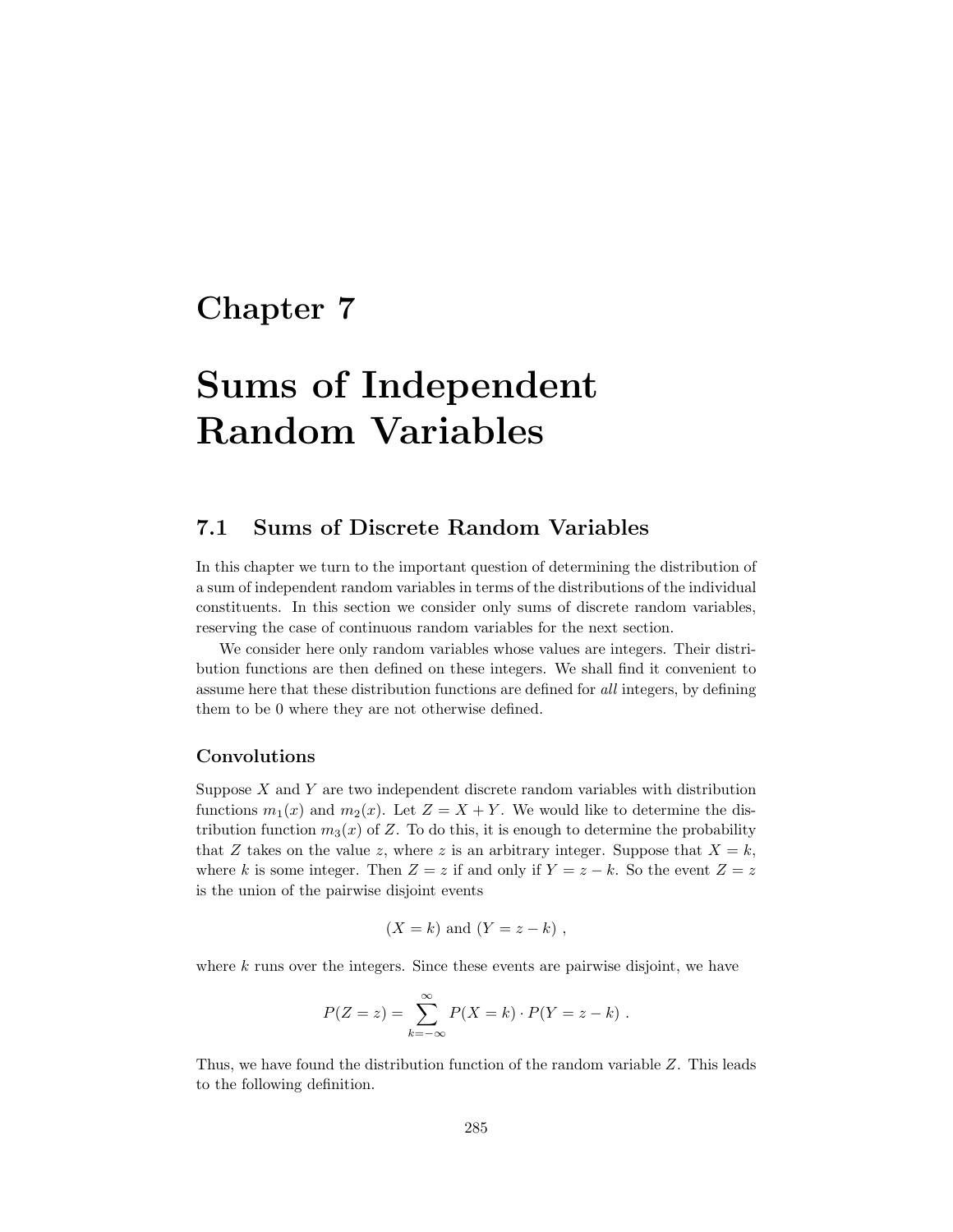**Definition 7.1** Let *X* and *Y* be two independent integer-valued random variables, with distribution functions  $m_1(x)$  and  $m_2(x)$  respectively. Then the *convolution* of  $m_1(x)$  and  $m_2(x)$  is the distribution function  $m_3 = m_1 * m_2$  given by

$$
m_3(j) = \sum_k m_1(k) \cdot m_2(j-k) ,
$$

for  $j = \ldots, -2, -1, 0, 1, 2, \ldots$  The function  $m_3(x)$  is the distribution function of the random variable  $Z = X + Y$ .

It is easy to see that the convolution operation is commutative, and it is straightforward to show that it is also associative.

Now let  $S_n = X_1 + X_2 + \cdots + X_n$  be the sum of *n* independent random variables of an independent trials process with common distribution function *m* defined on the integers. Then the distribution function of  $S_1$  is  $m$ . We can write

$$
S_n = S_{n-1} + X_n .
$$

Thus, since we know the distribution function of  $X_n$  is  $m$ , we can find the distribution function of  $S_n$  by induction.

**Example 7.1** A die is rolled twice. Let  $X_1$  and  $X_2$  be the outcomes, and let  $S_2 = X_1 + X_2$  be the sum of these outcomes. Then  $X_1$  and  $X_2$  have the common distribution function:

$$
m = \begin{pmatrix} 1 & 2 & 3 & 4 & 5 & 6 \\ 1/6 & 1/6 & 1/6 & 1/6 & 1/6 & 1/6 \end{pmatrix}.
$$

The distribution function of  $S_2$  is then the convolution of this distribution with itself. Thus,

$$
P(S_2 = 2) = m(1)m(1)
$$
  
=  $\frac{1}{6} \cdot \frac{1}{6} = \frac{1}{36}$ ,  

$$
P(S_2 = 3) = m(1)m(2) + m(2)m(1)
$$
  
=  $\frac{1}{6} \cdot \frac{1}{6} + \frac{1}{6} \cdot \frac{1}{6} = \frac{2}{36}$ ,  

$$
P(S_2 = 4) = m(1)m(3) + m(2)m(2) + m(3)m(1)
$$
  
=  $\frac{1}{6} \cdot \frac{1}{6} + \frac{1}{6} \cdot \frac{1}{6} + \frac{1}{6} \cdot \frac{1}{6} = \frac{3}{36}$ .

Continuing in this way we would find  $P(S_2 = 5) = 4/36$ ,  $P(S_2 = 6) = 5/36$ ,  $P(S_2 = 7) = 6/36$ ,  $P(S_2 = 8) = 5/36$ ,  $P(S_2 = 9) = 4/36$ ,  $P(S_2 = 10) = 3/36$ ,  $P(S_2 = 11) = 2/36$ , and  $P(S_2 = 12) = 1/36$ .

The distribution for  $S_3$  would then be the convolution of the distribution for  $S_2$ with the distribution for  $X_3$ . Thus

$$
P(S_3 = 3) = P(S_2 = 2)P(X_3 = 1)
$$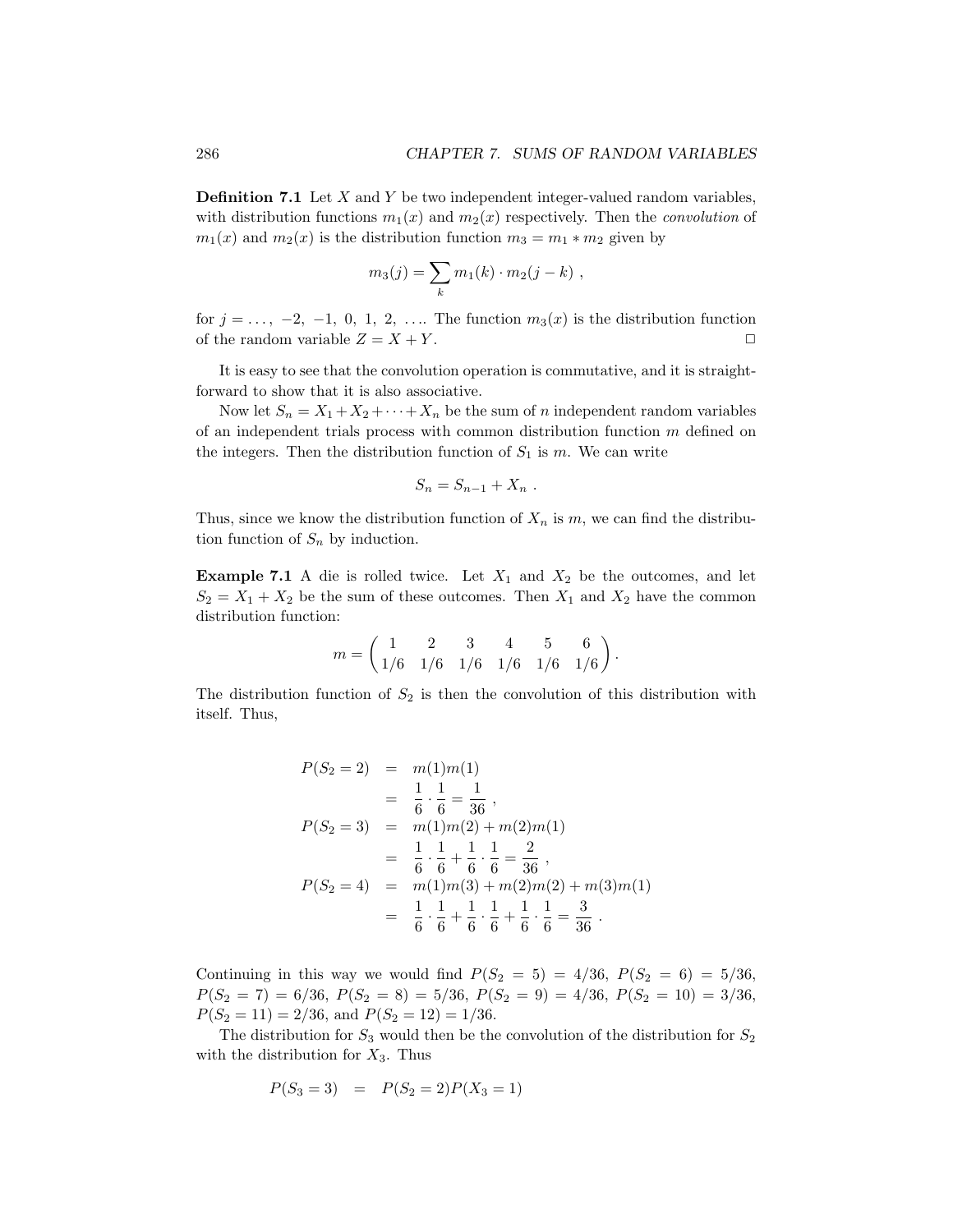$$
= \frac{1}{36} \cdot \frac{1}{6} = \frac{1}{216} ,
$$
  
\n
$$
P(S_3 = 4) = P(S_2 = 3)P(X_3 = 1) + P(S_2 = 2)P(X_3 = 2)
$$
  
\n
$$
= \frac{2}{36} \cdot \frac{1}{6} + \frac{1}{36} \cdot \frac{1}{6} = \frac{3}{216} ,
$$

and so forth.

This is clearly a tedious job, and a program should be written to carry out this calculation. To do this we first write a program to form the convolution of two densities *p* and *q* and return the density *r*. We can then write a program to find the density for the sum  $S_n$  of *n* independent random variables with a common density *p*, at least in the case that the random variables have a finite number of possible values.

Running this program for the example of rolling a die *n* times for  $n = 10, 20, 30$ results in the distributions shown in Figure 7.1. We see that, as in the case of Bernoulli trials, the distributions become bell-shaped. We shall discuss in Chapter 9 a very general theorem called the Central Limit Theorem that will explain this  $p$ henomenon.  $\Box$ 

**Example 7.2** A well-known method for evaluating a bridge hand is: an ace is assigned a value of 4, a king 3, a queen 2, and a jack 1. All other cards are assigned a value of 0. The point count of the hand is then the sum of the values of the cards in the hand. (It is actually more complicated than this, taking into account voids in suits, and so forth, but we consider here this simplified form of the point count.) If a card is dealt at random to a player, then the point count for this card has distribution

$$
p_X = \begin{pmatrix} 0 & 1 & 2 & 3 & 4 \\ 36/52 & 4/52 & 4/52 & 4/52 & 4/52 \end{pmatrix}.
$$

Let us regard the total hand of 13 cards as 13 independent trials with this common distribution. (Again this is not quite correct because we assume here that we are always choosing a card from a full deck.) Then the distribution for the point count *C* for the hand can be found from the program **NFoldConvolution** by using the distribution for a single card and choosing  $n = 13$ . A player with a point count of 13 or more is said to have an opening bid. The probability of having an opening bid is then

$$
P(C \ge 13) .
$$

Since we have the distribution of *C*, it is easy to compute this probability. Doing this we find that

$$
P(C \ge 13) = .2845,
$$

so that about one in four hands should be an opening bid according to this simplified model. A more realistic discussion of this problem can be found in Epstein, The Theory of Gambling and Statistical Logic.<sup>1</sup>  $\Box$ 

<sup>1</sup>R. A. Epstein, *The Theory of Gambling and Statistical Logic,* rev. ed. (New York: Academic Press, 1977).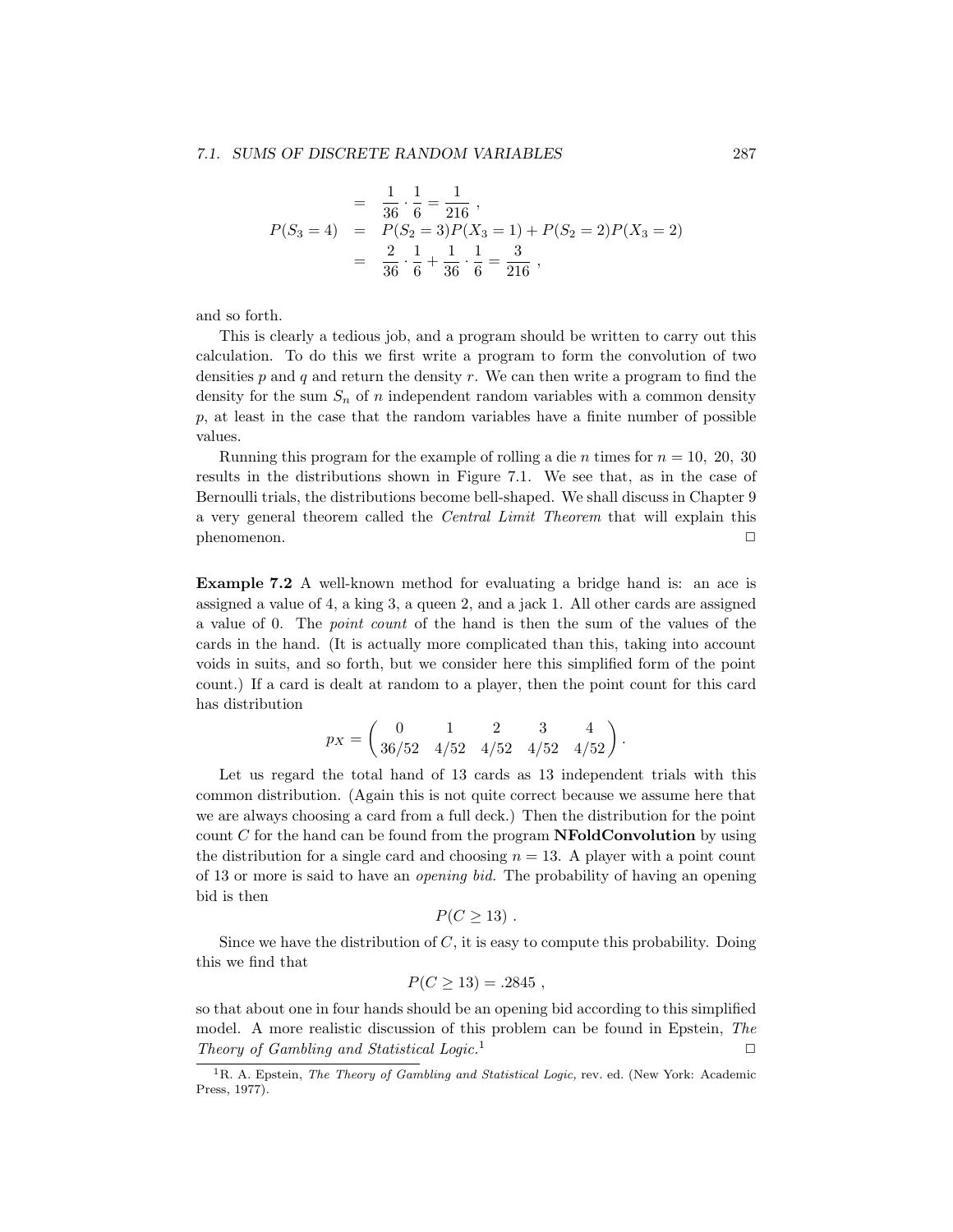

Figure 7.1: Density of  $S_n$  for rolling a die *n* times.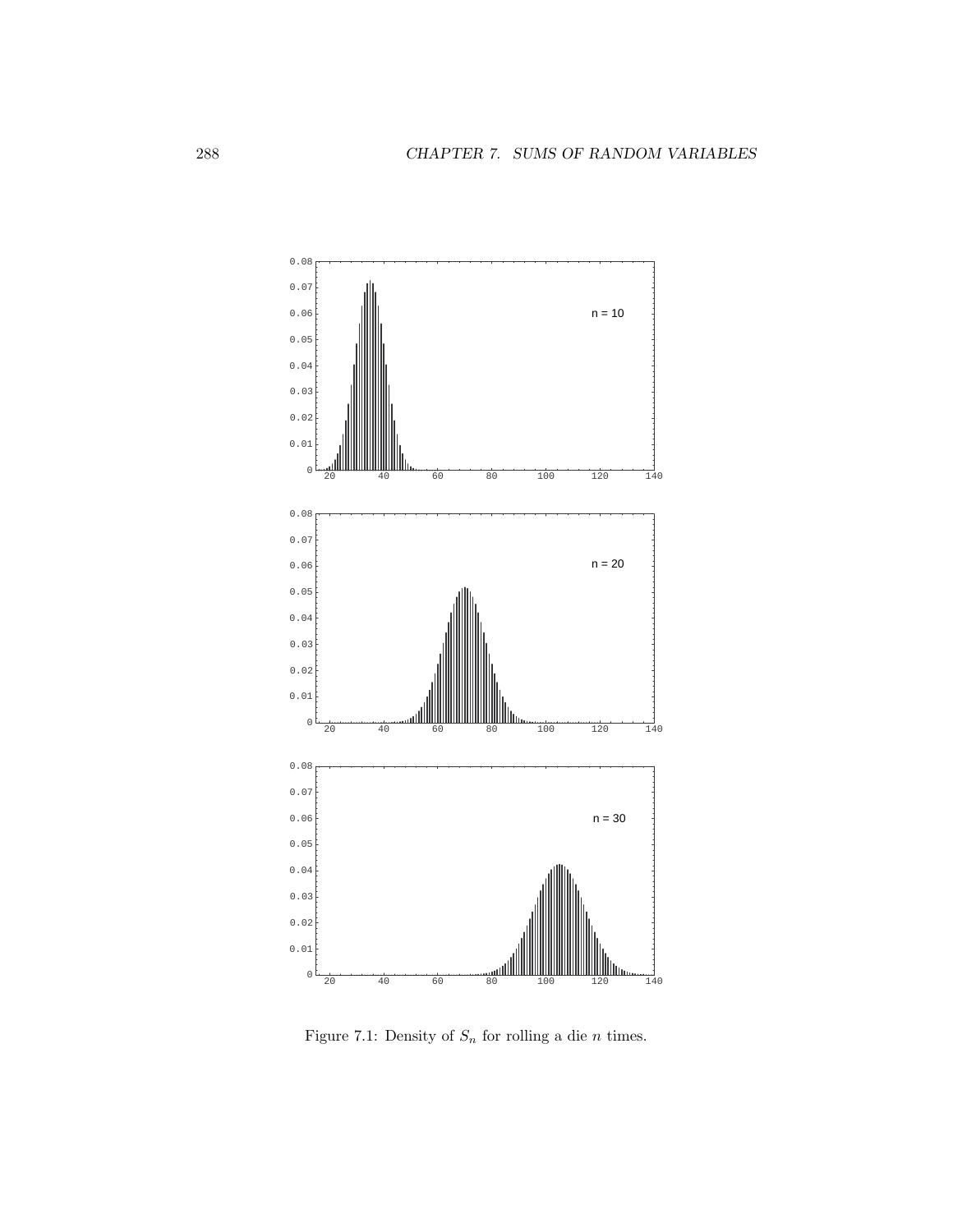#### *7.1. SUMS OF DISCRETE RANDOM VARIABLES* 289

For certain special distributions it is possible to find an expression for the distribution that results from convoluting the distribution with itself *n* times.

The convolution of two binomial distributions, one with parameters *m* and *p* and the other with parameters  $n$  and  $p$ , is a binomial distribution with parameters  $(m+n)$  and p. This fact follows easily from a consideration of the experiment which consists of first tossing a coin *m* times, and then tossing it *n* more times.

The convolution of  $k$  geometric distributions with common parameter  $p$  is a negative binomial distribution with parameters *p* and *k*. This can be seen by considering the experiment which consists of tossing a coin until the *k*th head appears.

#### **Exercises**

- **1** A die is rolled three times. Find the probability that the sum of the outcomes is
	- (a) greater than 9.
	- (b) an odd number.
- **2** The price of a stock on a given trading day changes according to the distribution

$$
p_X = \begin{pmatrix} -1 & 0 & 1 & 2 \\ 1/4 & 1/2 & 1/8 & 1/8 \end{pmatrix}.
$$

Find the distribution for the change in stock price after two (independent) trading days.

**3** Let *X*<sup>1</sup> and *X*<sup>2</sup> be independent random variables with common distribution

$$
p_X = \begin{pmatrix} 0 & 1 & 2 \\ 1/8 & 3/8 & 1/2 \end{pmatrix}.
$$

Find the distribution of the sum  $X_1 + X_2$ .

**4** In one play of a certain game you win an amount *X* with distribution

$$
p_X = \begin{pmatrix} 1 & 2 & 3 \\ 1/4 & 1/4 & 1/2 \end{pmatrix}
$$

*.*

Using the program **NFoldConvolution** find the distribution for your total winnings after ten (independent) plays. Plot this distribution.

- **5** Consider the following two experiments: the first has outcome *X* taking on the values 0, 1, and 2 with equal probabilities; the second results in an (independent) outcome *Y* taking on the value 3 with probability 1/4 and 4 with probability 3/4. Find the distribution of
	- (a)  $Y + X$ .
	- (b) *Y* − *X*.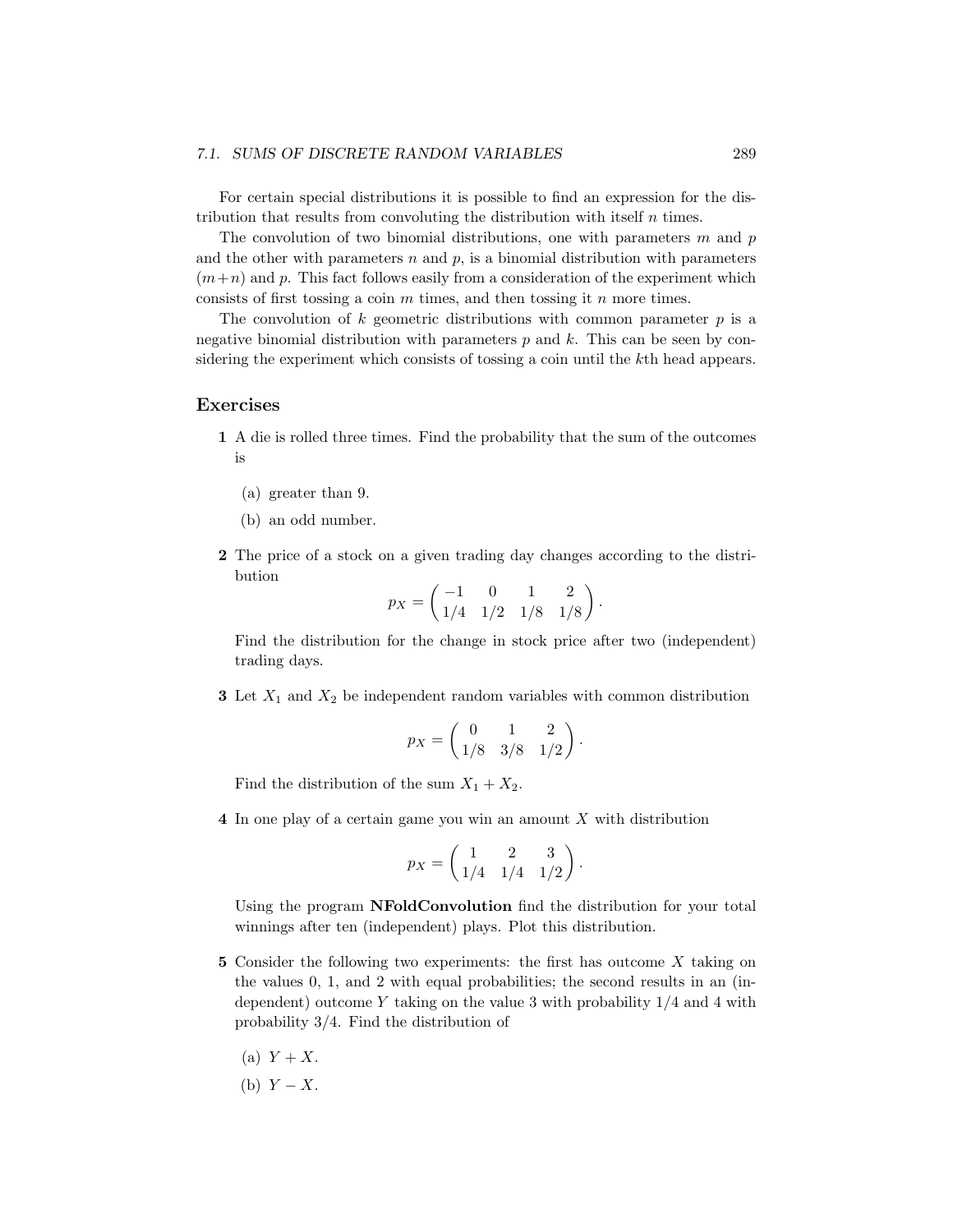- **6** People arrive at a queue according to the following scheme: During each minute of time either 0 or 1 person arrives. The probability that 1 person arrives is *p* and that no person arrives is  $q = 1 - p$ . Let  $C_r$  be the number of customers arriving in the first *r* minutes. Consider a Bernoulli trials process with a success if a person arrives in a unit time and failure if no person arrives in a unit time. Let  $T_r$  be the number of failures before the *r*th success.
	- (a) What is the distribution for  $T_r$ ?
	- (b) What is the distribution for  $C_r$ ?
	- (c) Find the mean and variance for the number of customers arriving in the first *r* minutes.
- **7** (a) A die is rolled three times with outcomes  $X_1$ ,  $X_2$ , and  $X_3$ . Let  $Y_3$  be the maximum of the values obtained. Show that

$$
P(Y_3 \leq j) = P(X_1 \leq j)^3.
$$

Use this to find the distribution of  $Y_3$ . Does  $Y_3$  have a bell-shaped distribution?

- (b) Now let *Y<sup>n</sup>* be the maximum value when *n* dice are rolled. Find the distribution of  $Y_n$ . Is this distribution bell-shaped for large values of *n*?
- **8** A baseball player is to play in the World Series. Based upon his season play, you estimate that if he comes to bat four times in a game the number of hits he will get has a distribution

$$
p_X = \begin{pmatrix} 0 & 1 & 2 & 3 & 4 \\ .4 & .2 & .2 & .1 & .1 \end{pmatrix}.
$$

Assume that the player comes to bat four times in each game of the series.

- (a) Let *X* denote the number of hits that he gets in a series. Using the program **NFoldConvolution**, find the distribution of *X* for each of the possible series lengths: four-game, five-game, six-game, seven-game.
- (b) Using one of the distribution found in part (a), find the probability that his batting average exceeds .400 in a four-game series. (The batting average is the number of hits divided by the number of times at bat.)
- (c) Given the distribution  $p_X$ , what is his long-term batting average?
- **9** Prove that you cannot load two dice in such a way that the probabilities for any sum from 2 to 12 are the same. (Be sure to consider the case where one or more sides turn up with probability zero.)
- **10** (Lévy<sup>2</sup>) Assume that *n* is an integer, not prime. Show that you can find two distributions *a* and *b* on the nonnegative integers such that the convolution of

 $2$ See M. Krasner and B. Ranulae, "Sur une Proprieté des Polynomes de la Division du Circle"; and the following note by J. Hadamard, in *C. R. Acad. Sci.,* vol. 204 (1937), pp. 397–399.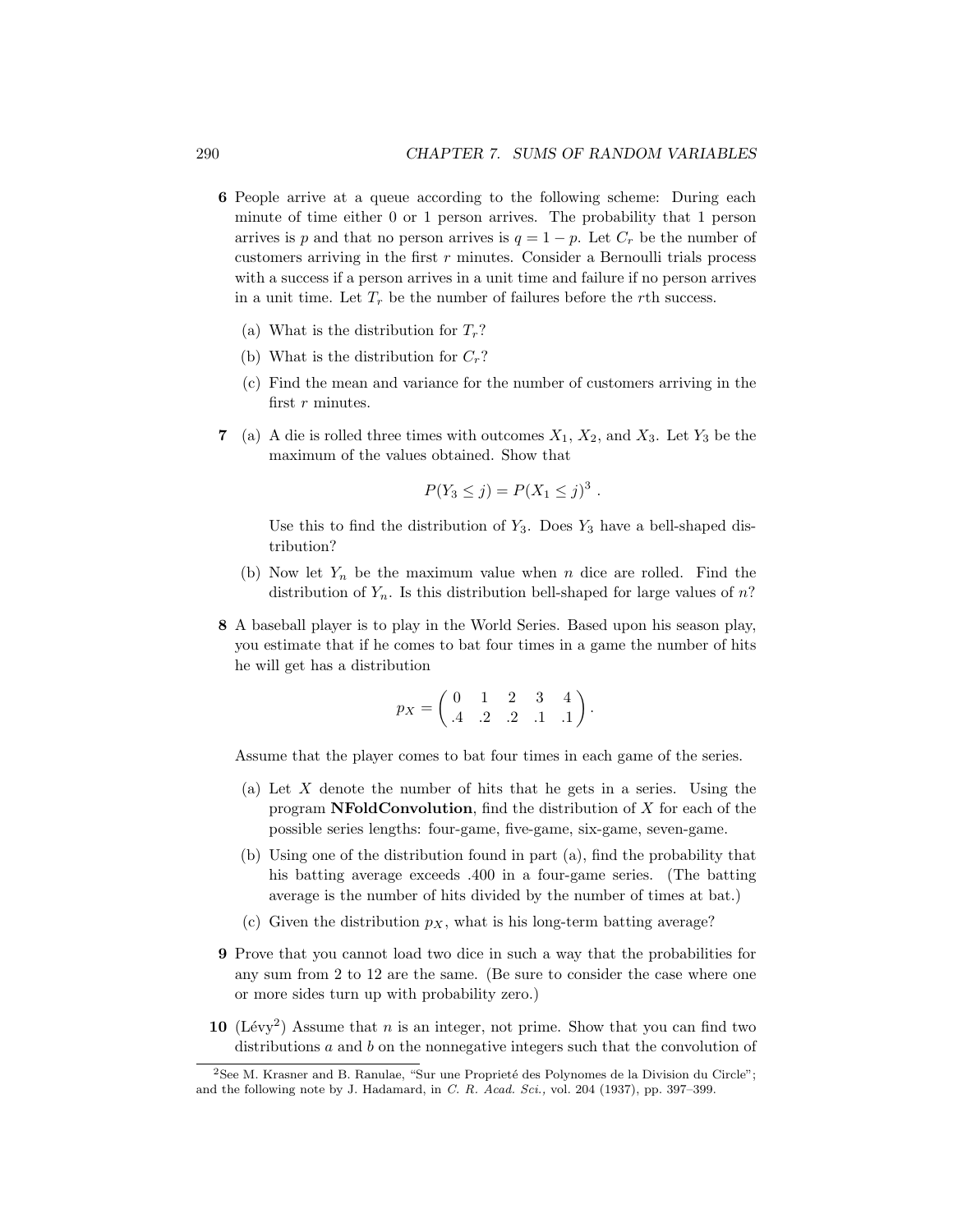*a* and *b* is the equiprobable distribution on the set 0, 1, 2, ...,  $n-1$ . If *n* is prime this is not possible, but the proof is not so easy. (Assume that neither *a* nor *b* is concentrated at 0.)

**11** Assume that you are playing craps with dice that are loaded in the following way: faces two, three, four, and five all come up with the same probability  $(1/6) + r$ . Faces one and six come up with probability  $(1/6) - 2r$ , with 0 <  $r < .02$ . Write a computer program to find the probability of winning at craps with these dice, and using your program find which values of *r* make craps a favorable game for the player with these dice.

## **7.2 Sums of Continuous Random Variables**

In this section we consider the continuous version of the problem posed in the previous section: How are sums of independent random variables distributed?

#### **Convolutions**

**Definition 7.2** Let *X* and *Y* be two continuous random variables with density functions  $f(x)$  and  $g(y)$ , respectively. Assume that both  $f(x)$  and  $g(y)$  are defined for all real numbers. Then the convolution *f* ∗ *g* of *f* and *g* is the function given by

$$
(f * g)(z) = \int_{-\infty}^{+\infty} f(z - y)g(y) dy
$$

$$
= \int_{-\infty}^{+\infty} g(z - x) f(x) dx.
$$

 $\Box$ 

This definition is analogous to the definition, given in Section 7.1, of the convolution of two distribution functions. Thus it should not be surprising that if *X* and *Y* are independent, then the density of their sum is the convolution of their densities. This fact is stated as a theorem below, and its proof is left as an exercise (see Exercise 1).

**Theorem 7.1** Let *X* and *Y* be two independent random variables with density functions  $f_X(x)$  and  $f_Y(y)$  defined for all *x*. Then the sum  $Z = X + Y$  is a random variable with density function  $f_Z(z)$ , where  $f_Z$  is the convolution of  $f_X$  and  $f_Y$ .  $\Box$ 

To get a better understanding of this important result, we will look at some examples.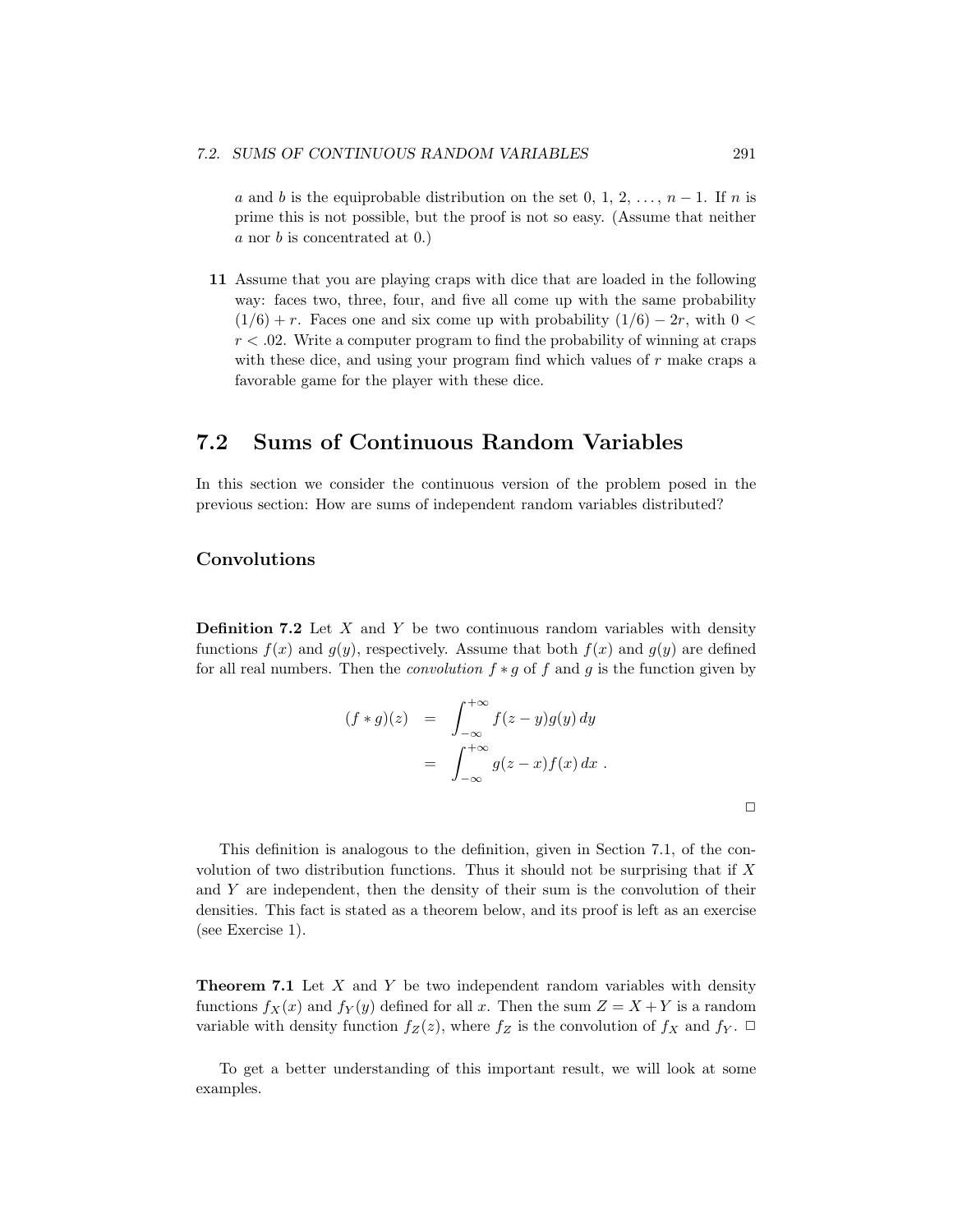#### **Sum of Two Independent Uniform Random Variables**

**Example 7.3** Suppose we choose independently two numbers at random from the interval [0*,* 1] with uniform probability density. What is the density of their sum?

Let *X* and *Y* be random variables describing our choices and  $Z = X + Y$  their sum. Then we have

$$
f_X(x) = f_Y(x) = \begin{cases} 1 & \text{if } 0 \le x \le 1, \\ 0 & \text{otherwise}; \end{cases}
$$

and the density function for the sum is given by

$$
f_Z(z) = \int_{-\infty}^{+\infty} f_X(z - y) f_Y(y) dy.
$$

Since  $f_Y(y) = 1$  if  $0 \le y \le 1$  and 0 otherwise, this becomes

$$
f_Z(z) = \int_0^1 f_X(z - y) dy.
$$

Now the integrand is 0 unless  $0 \le z - y \le 1$  (i.e., unless  $z - 1 \le y \le z$ ) and then it is 1. So if  $0 \leq z \leq 1$ , we have

$$
f_Z(z) = \int_0^z dy = z ,
$$

while if  $1 < z \leq 2$ , we have

$$
f_Z(z) = \int_{z-1}^1 dy = 2 - z,
$$

and if  $z < 0$  or  $z > 2$  we have  $f_Z(z) = 0$  (see Figure 7.2). Hence,

$$
f_Z(z) = \begin{cases} z, & \text{if } 0 \le z \le 1, \\ 2 - z, & \text{if } 1 < z \le 2, \\ 0, & \text{otherwise.} \end{cases}
$$

Note that this result agrees with that of Example 2.4.  $\Box$ 

#### **Sum of Two Independent Exponential Random Variables**

**Example 7.4** Suppose we choose two numbers at random from the interval  $[0, \infty)$ with an *exponential* density with parameter  $\lambda$ . What is the density of their sum?

Let *X*, *Y*, and  $Z = X + Y$  denote the relevant random variables, and  $f_X$ ,  $f_Y$ , and *f<sup>Z</sup>* their densities. Then

$$
f_X(x) = f_Y(x) = \begin{cases} \lambda e^{-\lambda x}, & \text{if } x \ge 0, \\ 0, & \text{otherwise}; \end{cases}
$$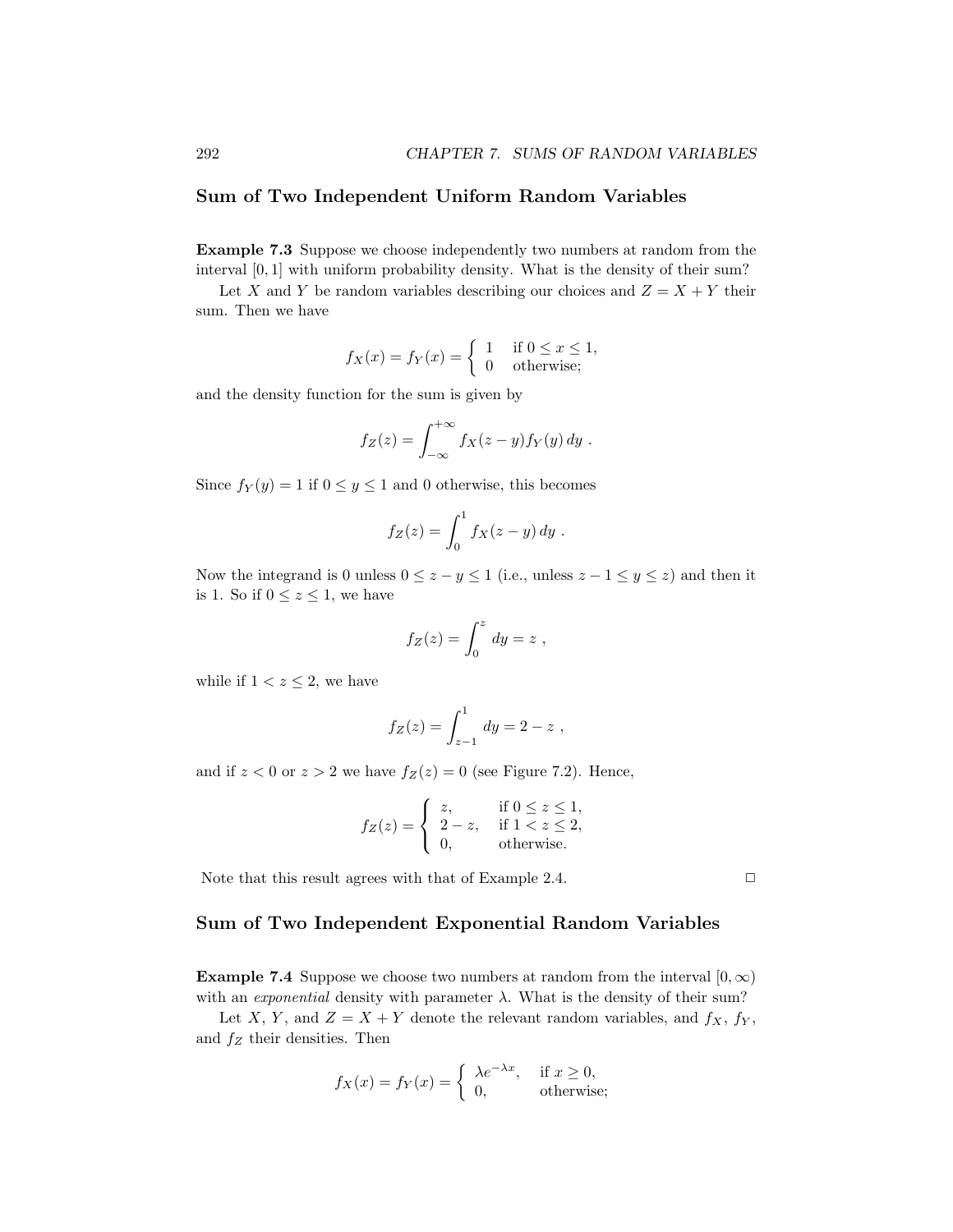

Figure 7.2: Convolution of two uniform densities.



Figure 7.3: Convolution of two exponential densities with  $\lambda = 1$ .

and so, if *z >* 0,

$$
f_Z(z) = \int_{-\infty}^{+\infty} f_X(z - y) f_Y(y) dy
$$
  
= 
$$
\int_0^z \lambda e^{-\lambda(z-y)} \lambda e^{-\lambda y} dy
$$
  
= 
$$
\int_0^z \lambda^2 e^{-\lambda z} dy
$$
  
= 
$$
\lambda^2 z e^{-\lambda z},
$$

while if  $z < 0$ ,  $f_Z(z) = 0$  (see Figure 7.3). Hence,

$$
f_Z(z) = \begin{cases} \lambda^2 z e^{-\lambda z}, & \text{if } z \ge 0, \\ 0, & \text{otherwise.} \end{cases}
$$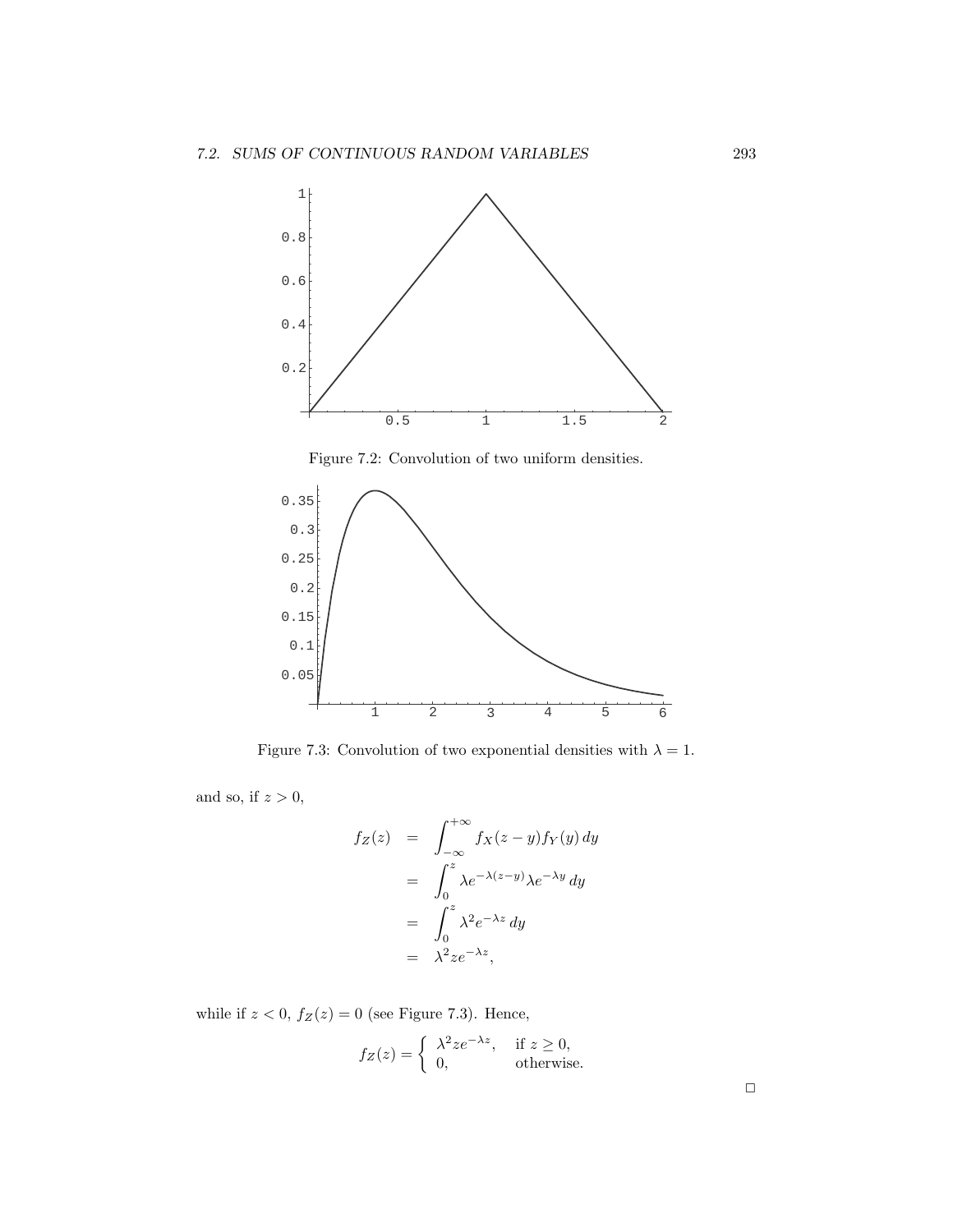#### **Sum of Two Independent Normal Random Variables**

**Example 7.5** It is an interesting and important fact that the convolution of two normal densities with means  $\mu_1$  and  $\mu_2$  and variances  $\sigma_1$  and  $\sigma_2$  is again a normal density, with mean  $\mu_1 + \mu_2$  and variance  $\sigma_1^2 + \sigma_2^2$ . We will show this in the special case that both random variables are standard normal. The general case can be done in the same way, but the calculation is messier. Another way to show the general result is given in Example 10.17.

Suppose *X* and *Y* are two independent random variables, each with the standard normal density (see Example 5.8). We have

$$
f_X(x) = f_Y(y) = \frac{1}{\sqrt{2\pi}}e^{-x^2/2}
$$
,

and so

$$
f_Z(z) = f_X * f_Y(z)
$$
  
=  $\frac{1}{2\pi} \int_{-\infty}^{+\infty} e^{-(z-y)^2/2} e^{-y^2/2} dy$   
=  $\frac{1}{2\pi} e^{-z^2/4} \int_{-\infty}^{+\infty} e^{-(y-z/2)^2} dy$   
=  $\frac{1}{2\pi} e^{-z^2/4} \sqrt{\pi} \left[ \frac{1}{\sqrt{\pi}} \int_{-\infty}^{\infty} e^{-(y-z/2)^2} dy \right]$ 

The expression in the brackets equals 1, since it is the integral of the normal density function with  $\mu = 0$  and  $\sigma = \sqrt{2}$ . So, we have

$$
f_Z(z) = \frac{1}{\sqrt{4\pi}} e^{-z^2/4} .
$$

*.*

 $\Box$ 

#### **Sum of Two Independent Cauchy Random Variables**

**Example 7.6** Choose two numbers at random from the interval  $(-\infty, +\infty)$  with the Cauchy density with parameter  $a = 1$  (see Example 5.10). Then

$$
f_X(x) = f_Y(x) = \frac{1}{\pi(1+x^2)},
$$

and  $Z = X + Y$  has density

$$
f_Z(z) = \frac{1}{\pi^2} \int_{-\infty}^{+\infty} \frac{1}{1 + (z - y)^2} \frac{1}{1 + y^2} \, dy \, .
$$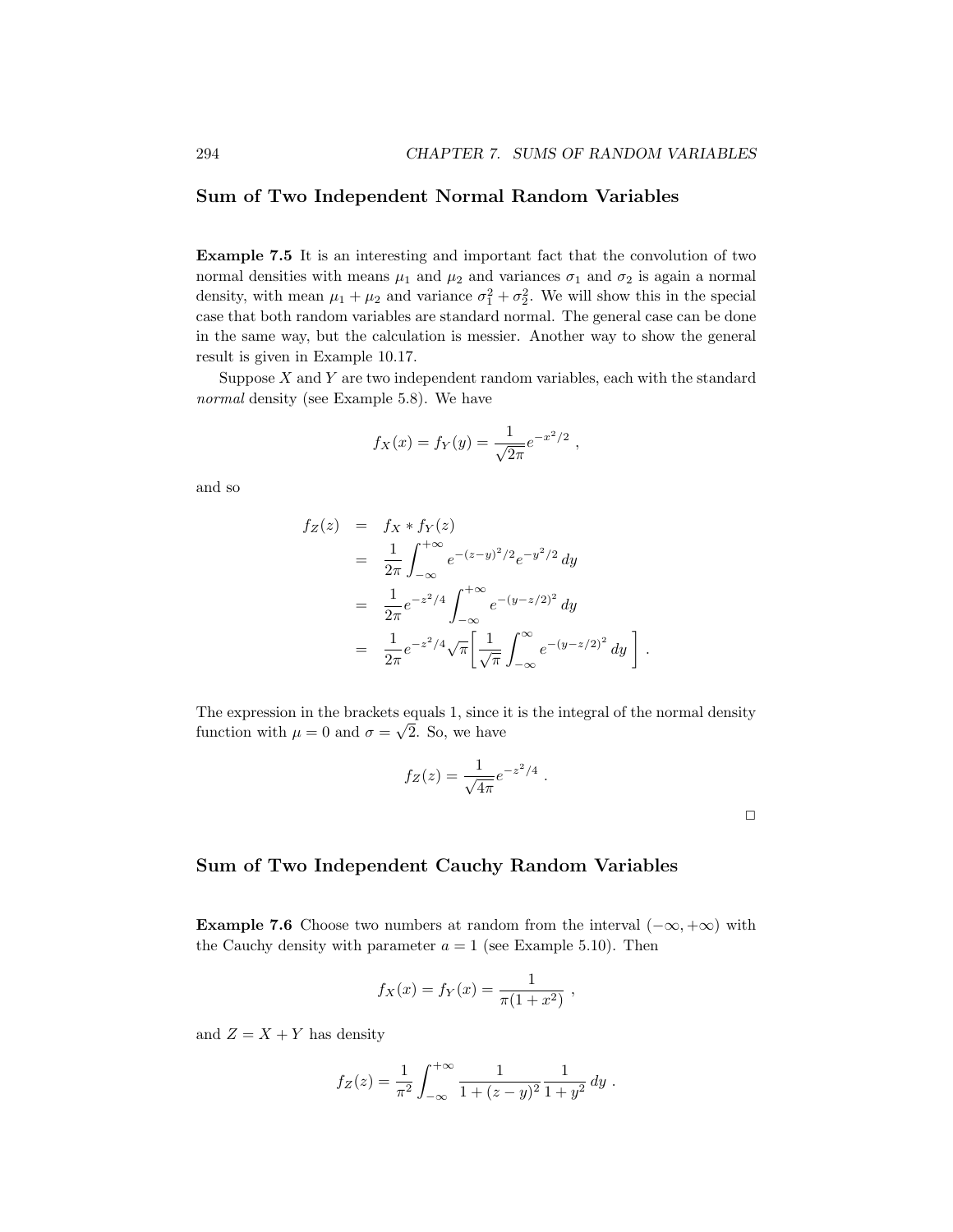This integral requires some effort, and we give here only the result (see Section 10.3, or  $Dwass<sup>3</sup>$ :

$$
f_Z(z) = \frac{2}{\pi(4 + z^2)} \; .
$$

Now, suppose that we ask for the density function of the average

$$
A = (1/2)(X + Y)
$$

of *X* and *Y*. Then  $A = (1/2)Z$ . Exercise 5.2.19 shows that if *U* and *V* are two continuous random variables with density functions  $f_U(x)$  and  $f_V(x)$ , respectively, and if  $V = aU$ , then

$$
f_V(x) = \left(\frac{1}{a}\right) f_U\left(\frac{x}{a}\right).
$$

Thus, we have

$$
f_A(z) = 2f_Z(2z) = \frac{1}{\pi(1 + z^2)}.
$$

Hence, the density function for the average of two random variables, each having a Cauchy density, is again a random variable with a Cauchy density; this remarkable property is a peculiarity of the Cauchy density. One consequence of this is if the error in a certain measurement process had a Cauchy density and you averaged a number of measurements, the average could not be expected to be any more accurate than any one of your individual measurements!  $\Box$ 

#### **Rayleigh Density**

**Example 7.7** Suppose *X* and *Y* are two independent standard normal random variables. Now suppose we locate a point  $P$  in the  $xy$ -plane with coordinates  $(X, Y)$ and ask: What is the density of the square of the distance of *P* from the origin? (We have already simulated this problem in Example 5.9.) Here, with the preceding notation, we have

$$
f_X(x) = f_Y(x) = \frac{1}{\sqrt{2\pi}}e^{-x^2/2}
$$
.

Moreover, if  $X^2$  denotes the square of  $X$ , then (see Theorem 5.1 and the discussion following)

$$
f_{X^2}(r) = \begin{cases} \frac{1}{2\sqrt{r}}(f_X(\sqrt{r}) + f_X(-\sqrt{r})) & \text{if } r > 0, \\ 0 & \text{otherwise.} \end{cases}
$$
  
= 
$$
\begin{cases} \frac{1}{\sqrt{2\pi r}}(e^{-r/2}) & \text{if } r > 0, \\ 0 & \text{otherwise.} \end{cases}
$$

<sup>3</sup>M. Dwass, "On the Convolution of Cauchy Distributions," *American Mathematical Monthly,* vol. 92, no. 1, (1985), pp. 55–57; see also R. Nelson, letters to the Editor, ibid., p. 679.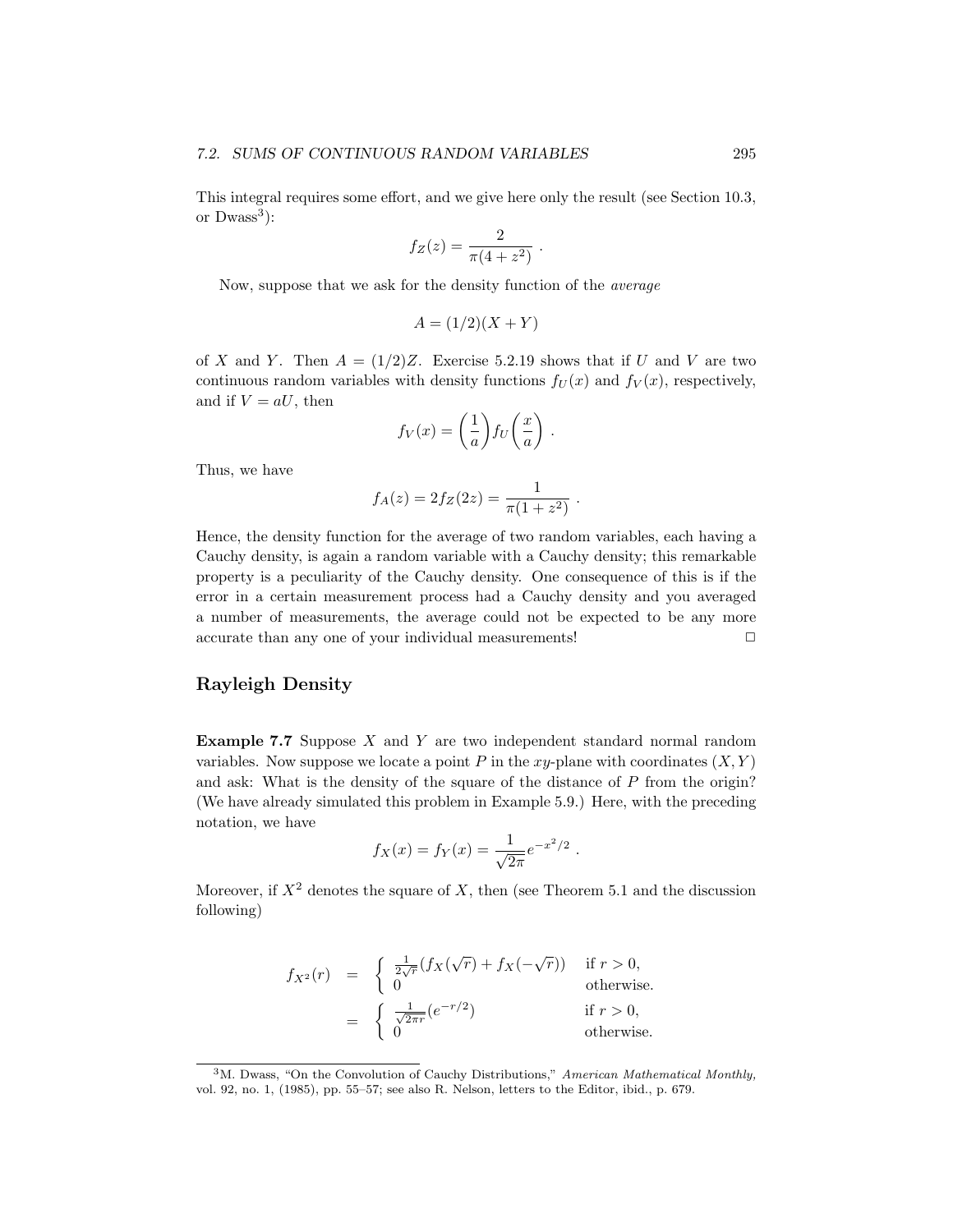This is a gamma density with  $\lambda = 1/2$ ,  $\beta = 1/2$  (see Example 7.4). Now let  $R^2 = X^2 + Y^2$ . Then

$$
f_{R^2}(r) = \int_{-\infty}^{+\infty} f_{X^2}(r-s) f_{Y^2}(s) ds
$$
  
=  $\frac{1}{4\pi} \int_{-\infty}^{+\infty} e^{-(r-s)/2} \frac{r-s}{2}^{-1/2} e^{-s} \frac{s}{2}^{-1/2} ds$ ,  
=  $\begin{cases} \frac{1}{2} e^{-r^2/2}, & \text{if } r \ge 0, \\ 0, & \text{otherwise.} \end{cases}$ 

Hence,  $R^2$  has a gamma density with  $\lambda = 1/2$ ,  $\beta = 1$ . We can interpret this result as giving the density for the square of the distance of *P* from the center of a target if its coordinates are normally distributed.

The density of the random variable  $R$  is obtained from that of  $R^2$  in the usual way (see Theorem 5.1), and we find

$$
f_R(r) = \begin{cases} \frac{1}{2}e^{-r^2/2} \cdot 2r = re^{-r^2/2}, & \text{if } r \ge 0, \\ 0, & \text{otherwise.} \end{cases}
$$

Physicists will recognize this as a Rayleigh density. Our result here agrees with our simulation in Example 5.9.  $\Box$ 

#### **Chi-Squared Density**

More generally, the same method shows that the sum of the squares of *n* independent normally distributed random variables with mean 0 and standard deviation 1 has a gamma density with  $\lambda = 1/2$  and  $\beta = n/2$ . Such a density is called a *chi-squared* density with *n* degrees of freedom. This density was introduced in Chapter 4.3. In Example 5.10, we used this density to test the hypothesis that two traits were independent.

Another important use of the chi-squared density is in comparing experimental data with a theoretical discrete distribution, to see whether the data supports the theoretical model. More specifically, suppose that we have an experiment with a finite set of outcomes. If the set of outcomes is countable, we group them into finitely many sets of outcomes. We propose a theoretical distribution which we think will model the experiment well. We obtain some data by repeating the experiment a number of times. Now we wish to check how well the theoretical distribution fits the data.

Let *X* be the random variable which represents a theoretical outcome in the model of the experiment, and let  $m(x)$  be the distribution function of X. In a manner similar to what was done in Example 5.10, we calculate the value of the expression

$$
V = \sum_{x} \frac{(o_x - n \cdot m(x))^2}{n \cdot m(x)},
$$

where the sum runs over all possible outcomes  $x$ ,  $n$  is the number of data points, and  $o_x$  denotes the number of outcomes of type  $x$  observed in the data. Then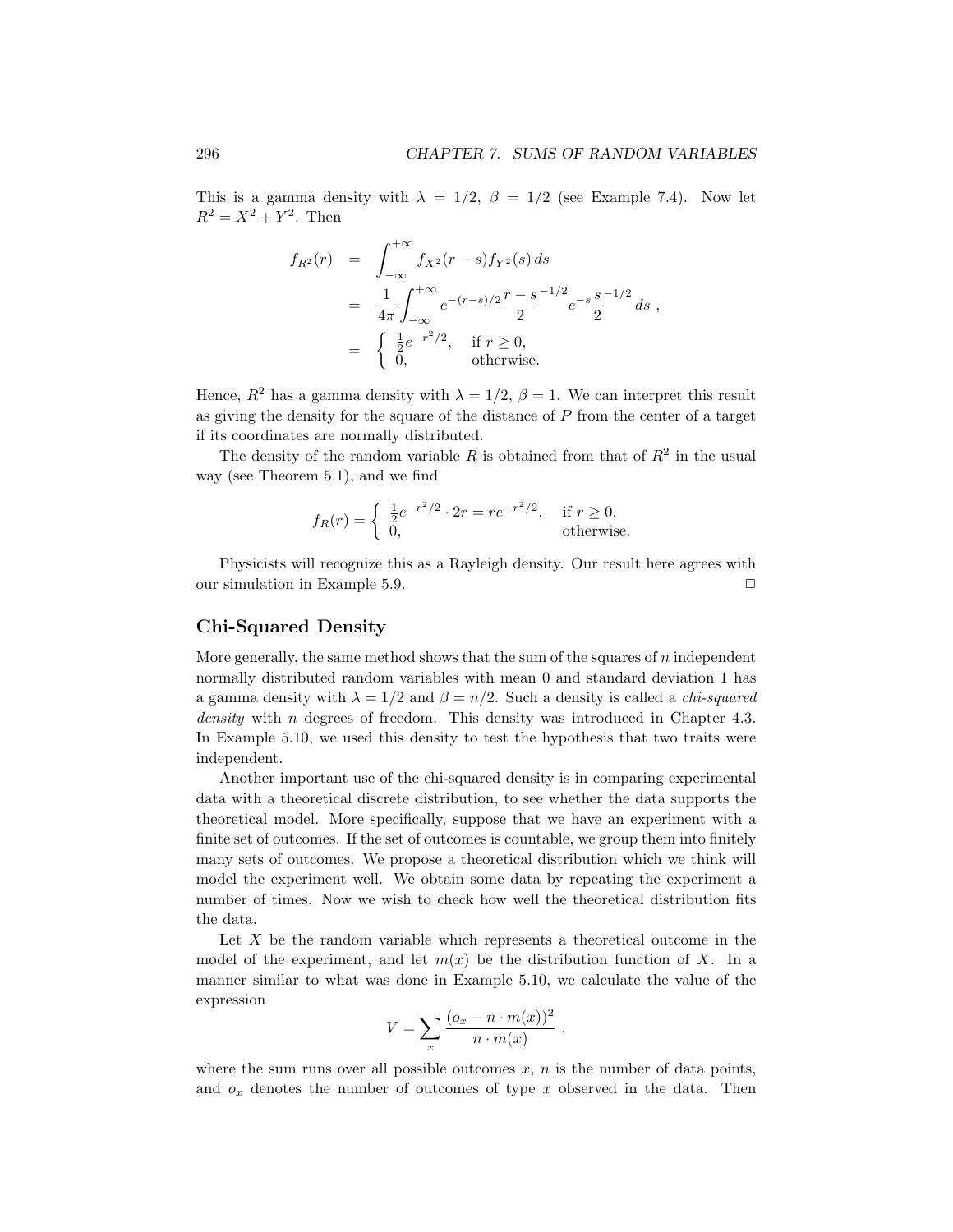| Outcome | Observed Frequency |
|---------|--------------------|
|         | 15                 |
|         |                    |
|         |                    |
|         |                    |
|         |                    |
|         |                    |

Table 7.1: Observed data.

for moderate or large values of  $n$ , the quantity  $V$  is approximately chi-squared distributed, with *ν*−1 degrees of freedom, where *ν* represents the number of possible outcomes. The proof of this is beyond the scope of this book, but we will illustrate the reasonableness of this statement in the next example. If the value of *V* is very large, when compared with the appropriate chi-squared density function, then we would tend to reject the hypothesis that the model is an appropriate one for the experiment at hand. We now give an example of this procedure.

**Example 7.8** Suppose we are given a single die. We wish to test the hypothesis that the die is fair. Thus, our theoretical distribution is the uniform distribution on the integers between 1 and 6. So, if we roll the die *n* times, the expected number of data points of each type is  $n/6$ . Thus, if  $o_i$  denotes the actual number of data points of type *i*, for  $1 \le i \le 6$ , then the expression

$$
V = \sum_{i=1}^{6} \frac{(o_i - n/6)^2}{n/6}
$$

is approximately chi-squared distributed with 5 degrees of freedom.

Now suppose that we actually roll the die 60 times and obtain the data in Table 7.1. If we calculate *V* for this data, we obtain the value 13.6. The graph of the chi-squared density with 5 degrees of freedom is shown in Figure 7.4. One sees that values as large as 13.6 are rarely taken on by *V* if the die is fair, so we would reject the hypothesis that the die is fair. (When using this test, a statistician will reject the hypothesis if the data gives a value of *V* which is larger than 95% of the values one would expect to obtain if the hypothesis is true.)

In Figure 7.5, we show the results of rolling a die 60 times, then calculating  $V$ , and then repeating this experiment 1000 times. The program that performs these calculations is called **DieTest**. We have superimposed the chi-squared density with 5 degrees of freedom; one can see that the data values fit the curve fairly well, which supports the statement that the chi-squared density is the correct one to use.  $\Box$ 

So far we have looked at several important special cases for which the convolution integral can be evaluated explicitly. In general, the convolution of two continuous densities cannot be evaluated explicitly, and we must resort to numerical methods. Fortunately, these prove to be remarkably effective, at least for bounded densities.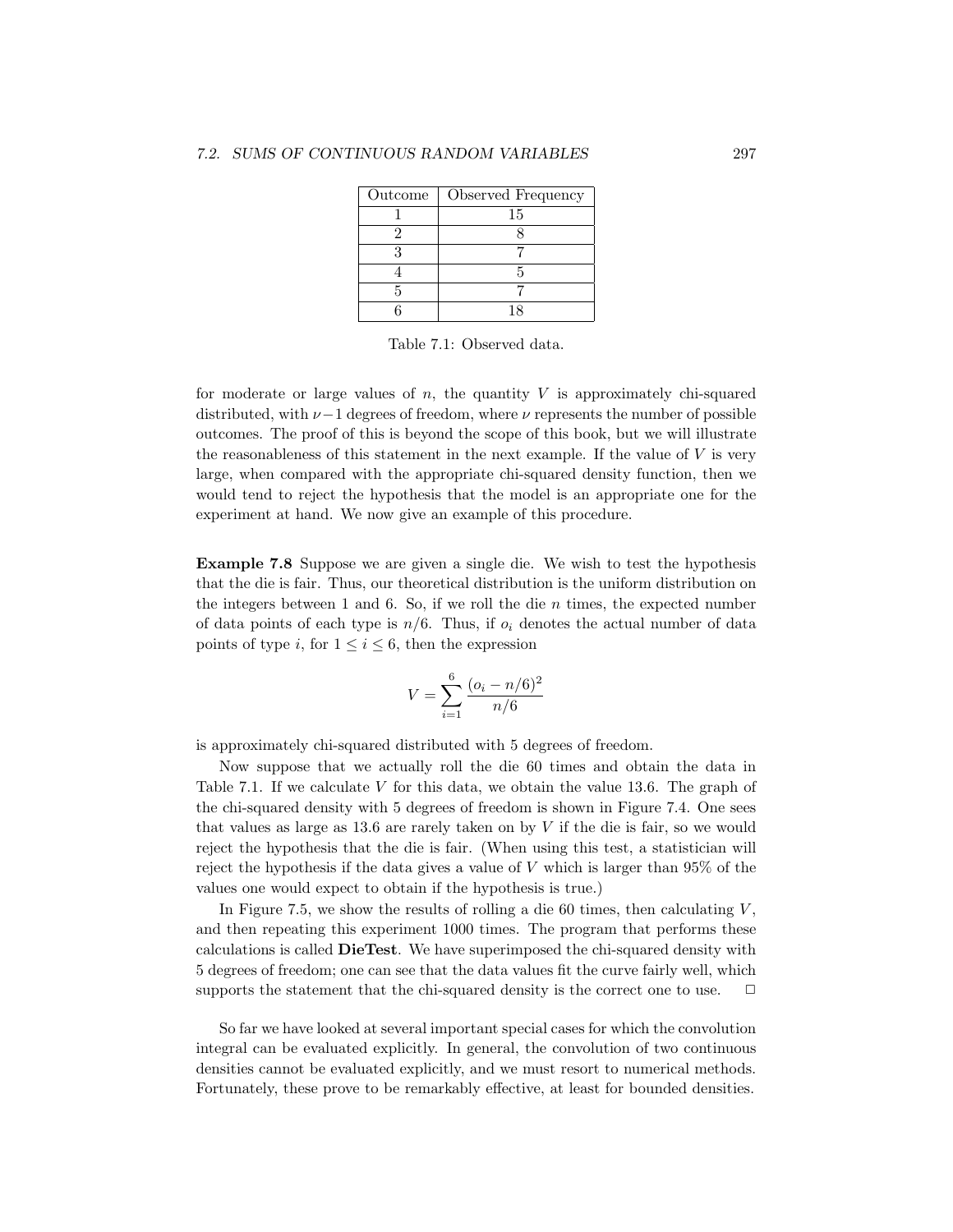

Figure 7.4: Chi-squared density with 5 degrees of freedom.



Figure 7.5: Rolling a fair die.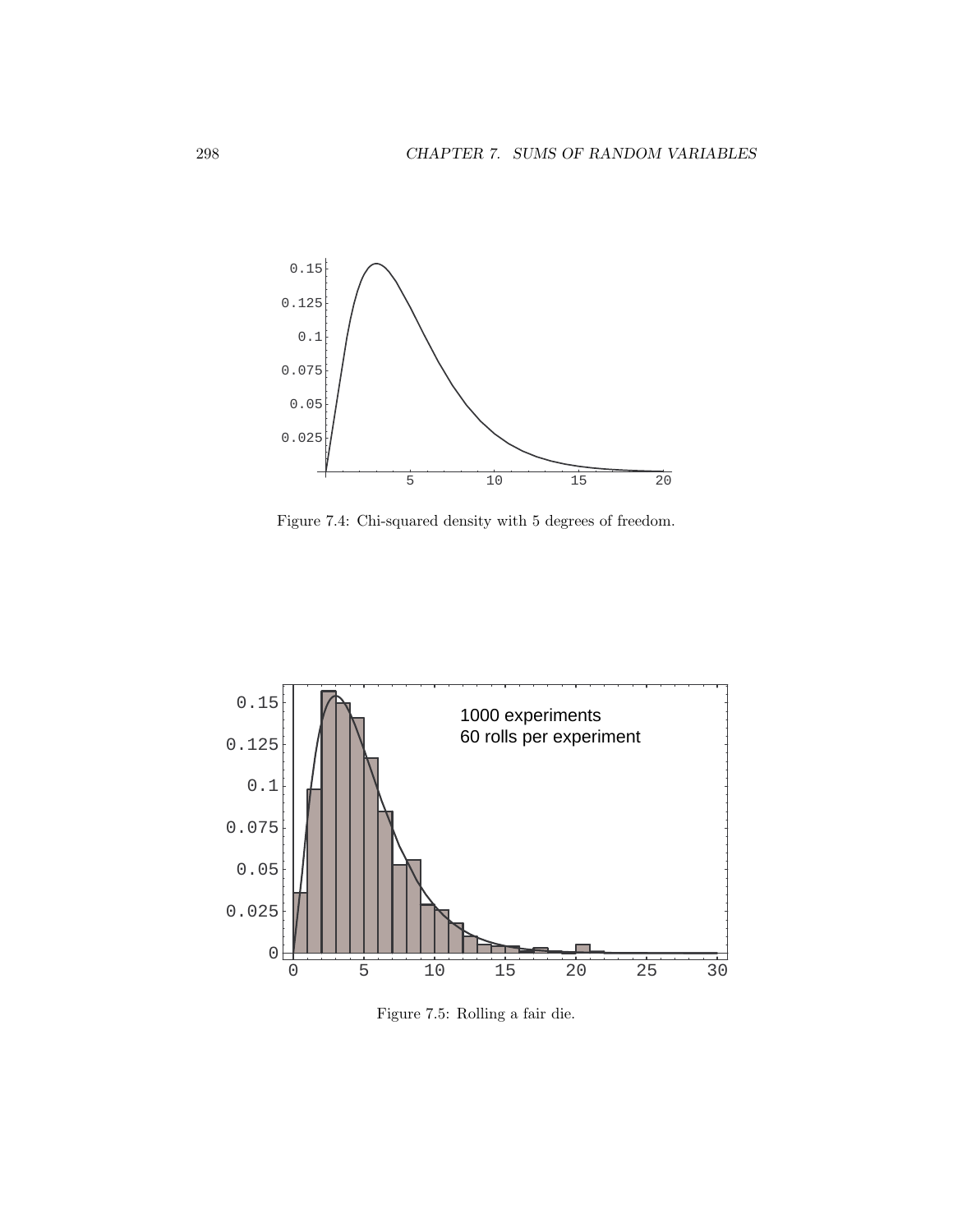

Figure 7.6: Convolution of *n* uniform densities.

#### **Independent Trials**

We now consider briefly the distribution of the sum of *n* independent random variables, all having the same density function. If  $X_1, X_2, \ldots, X_n$  are these random variables and  $S_n = X_1 + X_2 + \cdots + X_n$  is their sum, then we will have

$$
f_{S_n}(x) = (f_{X_1} * f_{X_2} * \cdots * f_{X_n})(x) ,
$$

where the right-hand side is an *n*-fold convolution. It is possible to calculate this density for general values of *n* in certain simple cases.

**Example 7.9** Suppose the  $X_i$  are uniformly distributed on the interval [0, 1]. Then

$$
f_{X_i}(x) = \begin{cases} 1, & \text{if } 0 \le x \le 1, \\ 0, & \text{otherwise,} \end{cases}
$$

and  $f_{S_n}(x)$  is given by the formula<sup>4</sup>

$$
f_{S_n}(x) = \begin{cases} \frac{1}{(n-1)!} \sum_{0 \le j \le x} (-1)^j \binom{n}{j} (x-j)^{n-1}, & \text{if } 0 < x < n, \\ 0, & \text{otherwise.} \end{cases}
$$

The density  $f_{S_n}(x)$  for  $n = 2, 4, 6, 8, 10$  is shown in Figure 7.6.

If the  $X_i$  are distributed normally, with mean 0 and variance 1, then (cf. Example 7.5)

$$
f_{X_i}(x) = \frac{1}{\sqrt{2\pi}} e^{-x^2/2} ,
$$

<sup>4</sup>J. B. Uspensky, *Introduction to Mathematical Probability* (New York: McGraw-Hill, 1937), p. 277.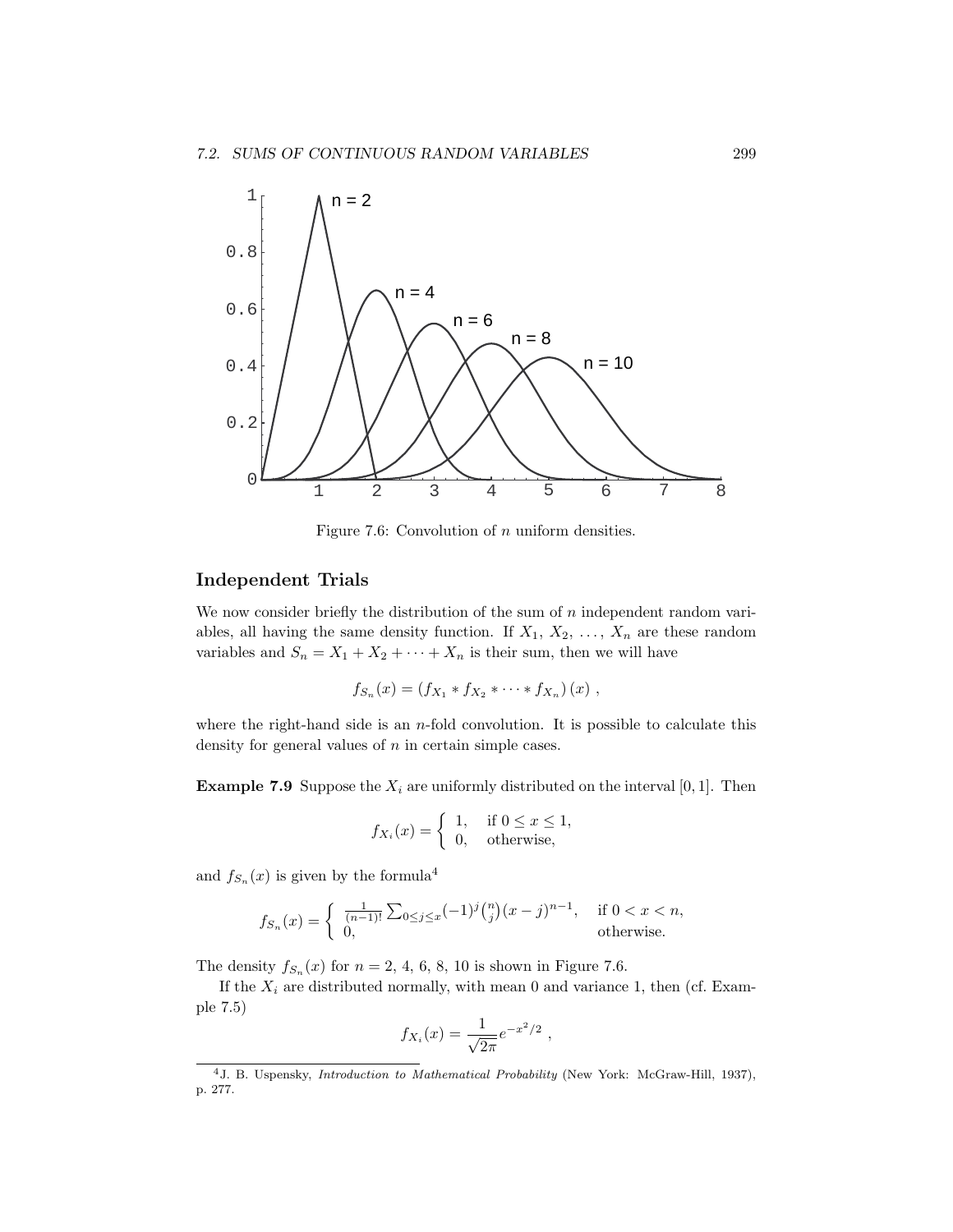

Figure 7.7: Convolution of *n* standard normal densities.

and

$$
f_{S_n}(x) = \frac{1}{\sqrt{2\pi n}} e^{-x^2/2n} .
$$

Here the density  $f_{S_n}$  for  $n = 5$ , 10, 15, 20, 25 is shown in Figure 7.7.

If the  $X_i$  are all exponentially distributed, with mean  $1/\lambda$ , then

$$
f_{X_i}(x) = \lambda e^{-\lambda x} ,
$$

and

$$
f_{S_n}(x) = \frac{\lambda e^{-\lambda x} (\lambda x)^{n-1}}{(n-1)!}.
$$

In this case the density  $f_{S_n}$  for  $n = 2, 4, 6, 8, 10$  is shown in Figure 7.8.

#### **Exercises**

- **1** Let *X* and *Y* be independent real-valued random variables with density functions  $f_X(x)$  and  $f_Y(y)$ , respectively. Show that the density function of the sum  $X + Y$  is the convolution of the functions  $f_X(x)$  and  $f_Y(y)$ . Hint: Let  $\bar{X}$ be the joint random variable  $(X, Y)$ . Then the joint density function of  $\overline{X}$  is  $f_X(x) f_Y(y)$ , since *X* and *Y* are independent. Now compute the probability that  $X + Y \leq z$ , by integrating the joint density function over the appropriate region in the plane. This gives the cumulative distribution function of *Z*. Now differentiate this function with respect to *z* to obtain the density function of *z*.
- **2** Let *X* and *Y* be independent random variables defined on the space  $\Omega$ , with density functions  $f_X$  and  $f_Y$ , respectively. Suppose that  $Z = X + Y$ . Find the density *f<sup>Z</sup>* of *Z* if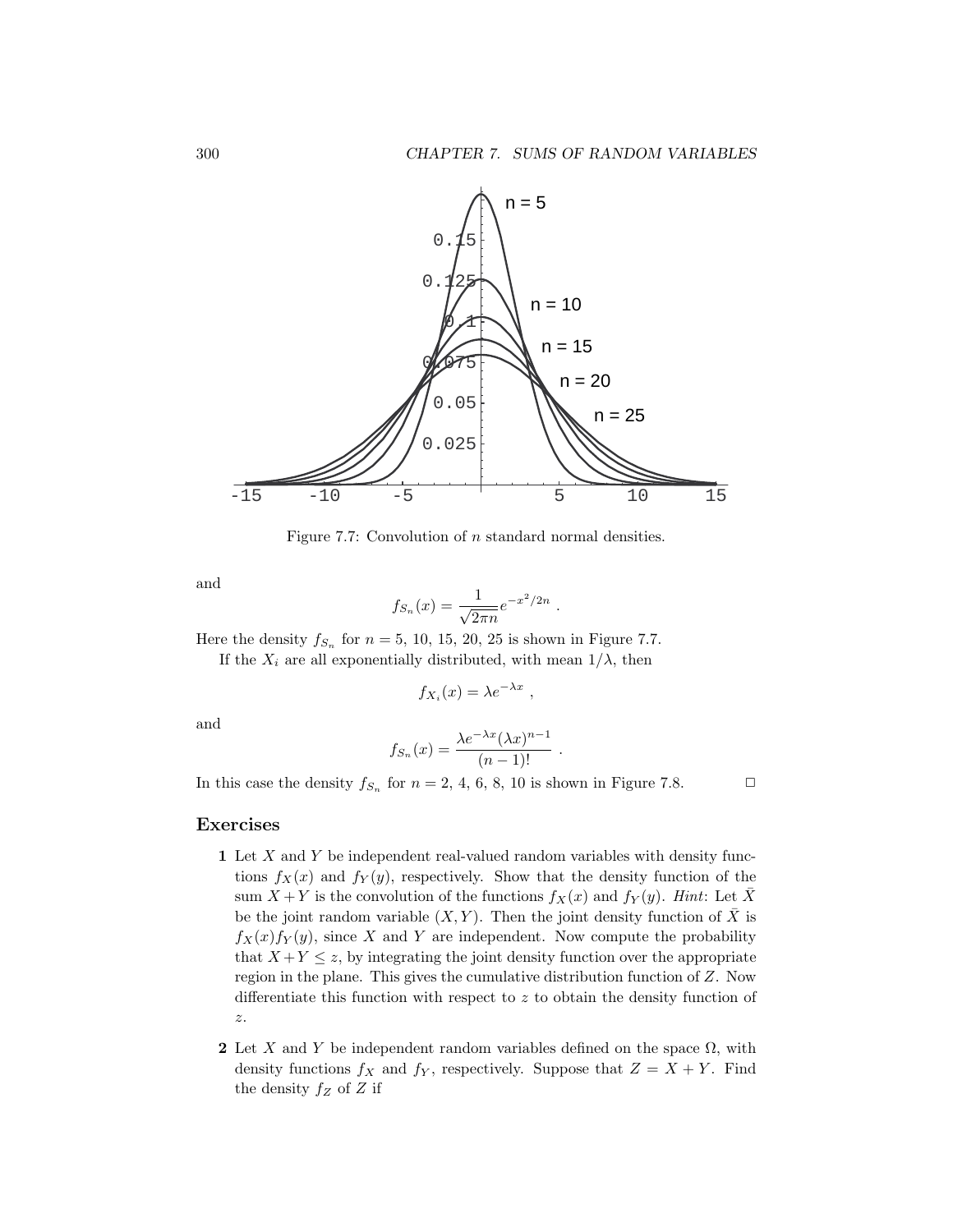

Figure 7.8: Convolution of *n* exponential densities with  $\lambda = 1$ .

(a)

$$
f_X(x) = f_Y(x) = \begin{cases} 1/2, & \text{if } -1 \le x \le +1, \\ 0, & \text{otherwise.} \end{cases}
$$

(b)

$$
f_X(x) = f_Y(x) = \begin{cases} 1/2, & \text{if } 3 \le x \le 5, \\ 0, & \text{otherwise.} \end{cases}
$$

(c)

$$
f_X(x) = \begin{cases} 1/2, & \text{if } -1 \le x \le 1, \\ 0, & \text{otherwise.} \end{cases}
$$

$$
f_Y(x) = \begin{cases} 1/2, & \text{if } 3 \le x \le 5, \\ 0, & \text{otherwise.} \end{cases}
$$

(d) What can you say about the set  $E = \{\,z : f_Z(z) > 0\,\}$  in each case? **3** Suppose again that  $Z = X + Y$ . Find  $f_Z$  if

$$
\rm (a)
$$

$$
f_X(x) = f_Y(x) = \begin{cases} x/2, & \text{if } 0 < x < 2, \\ 0, & \text{otherwise.} \end{cases}
$$

(b)

$$
f_X(x) = f_Y(x) = \begin{cases} (1/2)(x-3), & \text{if } 3 < x < 5, \\ 0, & \text{otherwise.} \end{cases}
$$

(c)

$$
f_X(x) = \begin{cases} 1/2, & \text{if } 0 < x < 2, \\ 0, & \text{otherwise,} \end{cases}
$$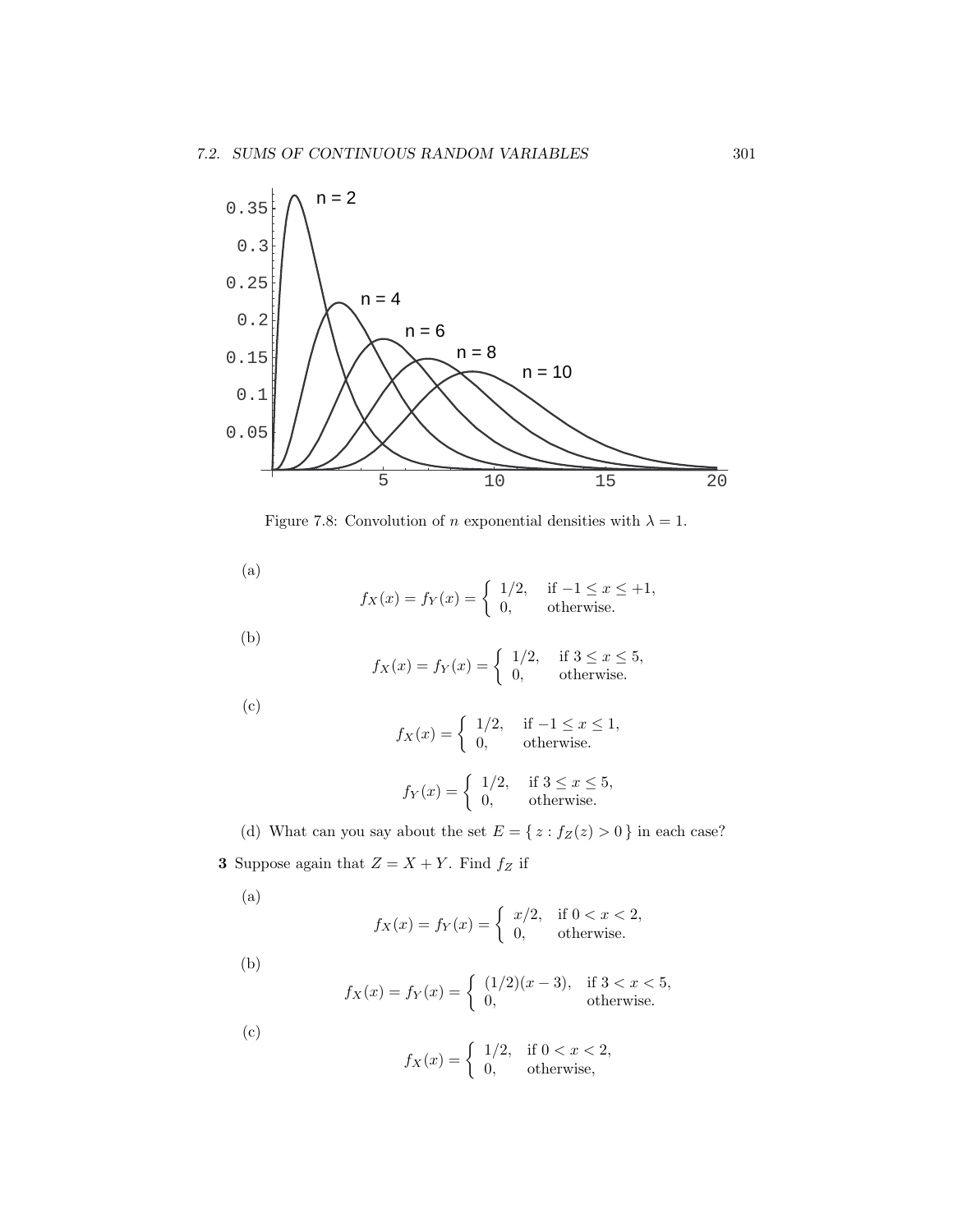$$
f_Y(x) = \begin{cases} x/2, & \text{if } 0 < x < 2, \\ 0, & \text{otherwise.} \end{cases}
$$

(d) What can you say about the set  $E = \{ z : f_Z(z) > 0 \}$  in each case?

**4** Let *X*, *Y* , and *Z* be independent random variables with

$$
f_X(x) = f_Y(x) = f_Z(x) = \begin{cases} 1, & \text{if } 0 < x < 1, \\ 0, & \text{otherwise.} \end{cases}
$$

Suppose that  $W = X + Y + Z$ . Find  $f_W$  directly, and compare your answer with that given by the formula in Example 7.9. Hint: See Example 7.3.

**5** Suppose that *X* and *Y* are independent and  $Z = X + Y$ . Find  $f_Z$  if

$$
\rm (a)
$$

$$
f_X(x) = \begin{cases} \lambda e^{-\lambda x}, & \text{if } x > 0, \\ 0, & \text{otherwise.} \end{cases}
$$

$$
f_Y(x) = \begin{cases} \mu e^{-\mu x}, & \text{if } x > 0, \\ 0, & \text{otherwise.} \end{cases}
$$

(b)

$$
f_X(x) = \begin{cases} \lambda e^{-\lambda x}, & \text{if } x > 0, \\ 0, & \text{otherwise.} \end{cases}
$$

$$
f_Y(x) = \begin{cases} 1, & \text{if } 0 < x < 1, \\ 0, & \text{otherwise.} \end{cases}
$$

**6** Suppose again that  $Z = X + Y$ . Find  $f_Z$  if

$$
f_X(x) = \frac{1}{\sqrt{2\pi}\sigma_1} e^{-(x-\mu_1)^2/2\sigma_1^2}
$$
  

$$
f_Y(x) = \frac{1}{\sqrt{2\pi}\sigma_2} e^{-(x-\mu_2)^2/2\sigma_2^2}.
$$

**\*7** Suppose that  $R^2 = X^2 + Y^2$ . Find  $f_{R^2}$  and  $f_R$  if

$$
f_X(x) = \frac{1}{\sqrt{2\pi}\sigma_1} e^{-(x-\mu_1)^2/2\sigma_1^2}
$$
  

$$
f_Y(x) = \frac{1}{\sqrt{2\pi}\sigma_2} e^{-(x-\mu_2)^2/2\sigma_2^2}.
$$

**8** Suppose that  $R^2 = X^2 + Y^2$ . Find  $f_{R^2}$  and  $f_R$  if

$$
f_X(x) = f_Y(x) = \begin{cases} 1/2, & \text{if } -1 \le x \le 1, \\ 0, & \text{otherwise.} \end{cases}
$$

**9** Assume that the service time for a customer at a bank is exponentially distributed with mean service time 2 minutes. Let *X* be the total service time for 10 customers. Estimate the probability that  $X > 22$  minutes.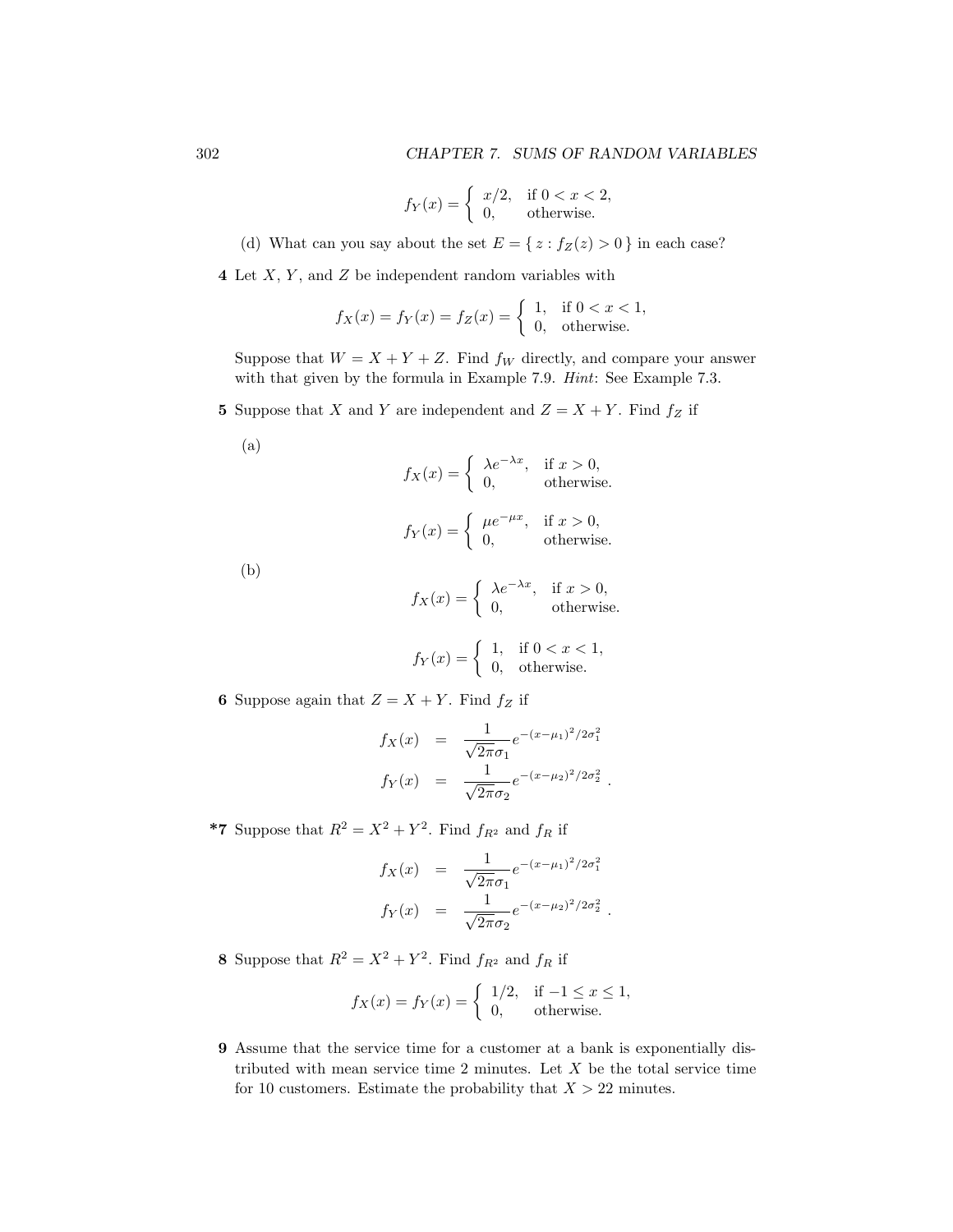- **10** Let  $X_1, X_2, \ldots, X_n$  be *n* independent random variables each of which has an exponential density with mean  $\mu$ . Let M be the *minimum* value of the  $X_i$ . Show that the density for *M* is exponential with mean  $\mu/n$ . Hint: Use cumulative distribution functions.
- **11** A company buys 100 lightbulbs, each of which has an exponential lifetime of 1000 hours. What is the expected time for the first of these bulbs to burn out? (See Exercise 10.)
- **12** An insurance company assumes that the time between claims from each of its homeowners' policies is exponentially distributed with mean  $\mu$ . It would like to estimate  $\mu$  by averaging the times for a number of policies, but this is not very practical since the time between claims is about 30 years. At Galambos'<sup>5</sup> suggestion the company puts its customers in groups of 50 and observes the time of the first claim within each group. Show that this provides a practical way to estimate the value of *µ*.
- **13** Particles are subject to collisions that cause them to split into two parts with each part a fraction of the parent. Suppose that this fraction is uniformly distributed between 0 and 1. Following a single particle through several splittings we obtain a fraction of the original particle  $Z_n = X_1 \cdot X_2 \cdot \ldots \cdot X_n$  where each  $X_i$  is uniformly distributed between 0 and 1. Show that the density for the random variable  $Z_n$  is

$$
f_n(z) = \frac{1}{(n-1)!} (-\log z)^{n-1}.
$$

*Hint*: Show that  $Y_k = -\log X_k$  is exponentially distributed. Use this to find the density function for  $S_n = Y_1 + Y_2 + \cdots + Y_n$ , and from this the cumulative distribution and density of  $Z_n = e^{-S_n}$ .

**14** Assume that *X*<sup>1</sup> and *X*<sup>2</sup> are independent random variables, each having an exponential density with parameter  $\lambda$ . Show that  $Z = X_1 - X_2$  has density

$$
f_Z(z) = (1/2)\lambda e^{-\lambda |z|}.
$$

**15** Suppose we want to test a coin for fairness. We flip the coin *n* times and record the number of times  $X_0$  that the coin turns up tails and the number of times  $X_1 = n - X_0$  that the coin turns up heads. Now we set

$$
Z = \sum_{i=0}^{1} \frac{(X_i - n/2)^2}{n/2}.
$$

Then for a fair coin *Z* has approximately a chi-squared distribution with  $2 - 1 = 1$  degree of freedom. Verify this by computer simulation first for a fair coin  $(p = 1/2)$  and then for a biased coin  $(p = 1/3)$ .

<sup>5</sup>J. Galambos, *Introductory Probability Theory* (New York: Marcel Dekker, 1984), p. 159.